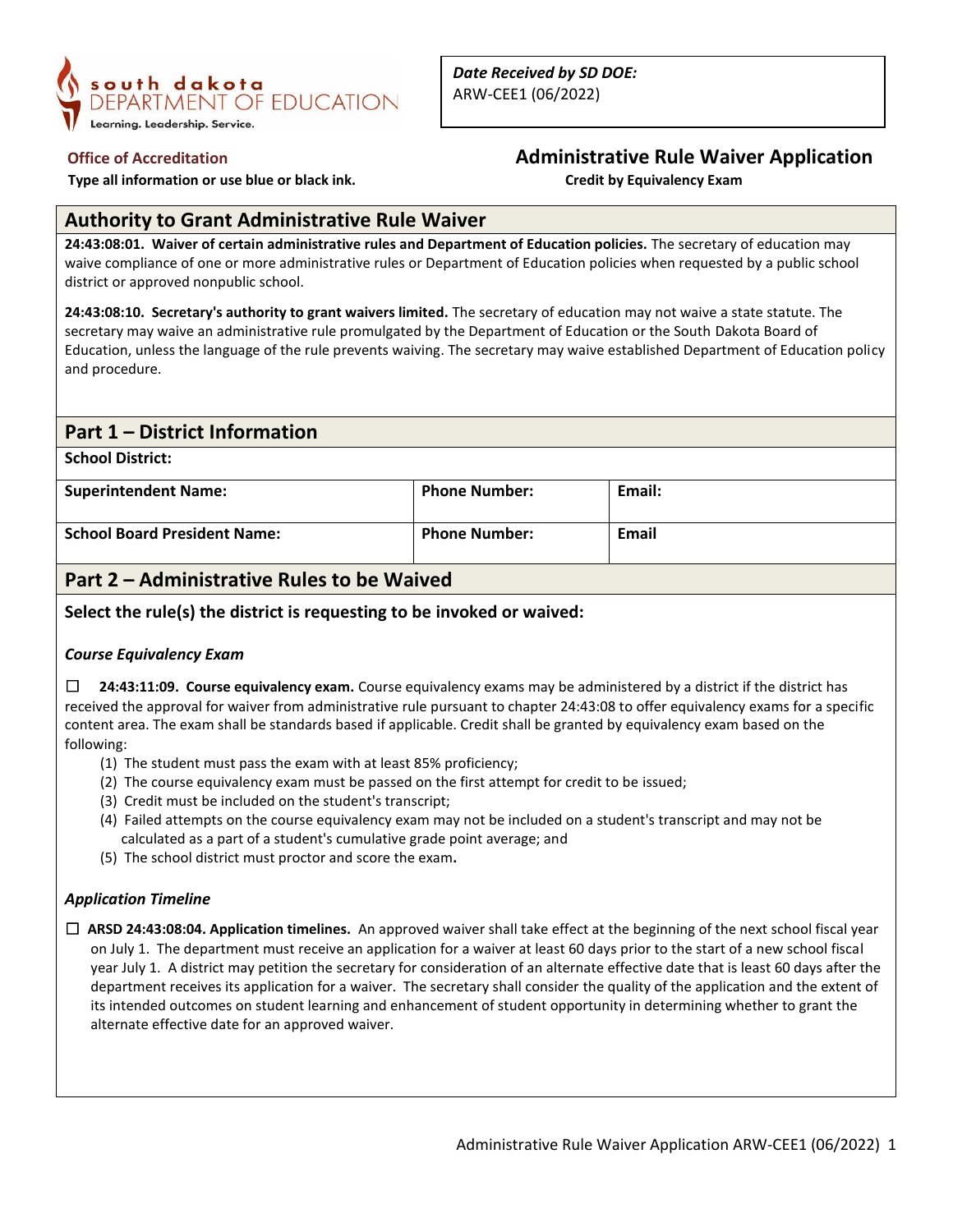# **Part 3 – Verification of Administrative Rule Waiver Intent**

**(a) List the school(s) the where the waiver will be utilized:**

**(b) List the Course(s) for which exemption is being proposed:**

#### **(c) Provide a description about the reason for requesting the waiver:**

\* Explain the reasons the district is requesting a waiver from administrative rule. The district must explain why the plans outlined in this application will better meet local learning goals, enhance educational opportunities, promote equity or increase accountability.

# **PART 4 – ASSURANCE OF RIGOR (Where applicable)**

**Describe the school district's plan for offering continuing educational opportunities in the waivered content area, where applicable.**

## **PART 5 - EVALUATION**

**Provide a detailed description of the plan for evaluating the effectiveness of the waiver in achieving the outcomes specified in the application and contributing to the school's continual improvement:**

**A school district or nonpublic school or program that has been granted a waiver shall implement its plan for evaluation of the waiver as required by ARSD 24:43:08:03. A public school district that has been granted a waiver shall include a report of the waiver evaluation in its annual review of its approved five-year district improvement plan as required by ARSD 24:43:02:01 (ARSD 24:43:08:08)**

**The South Dakota DOE Division of Accreditation will verify that the school improvement plan includes a component for evaluating the intent of all ARSD waivers held by the school/school district.**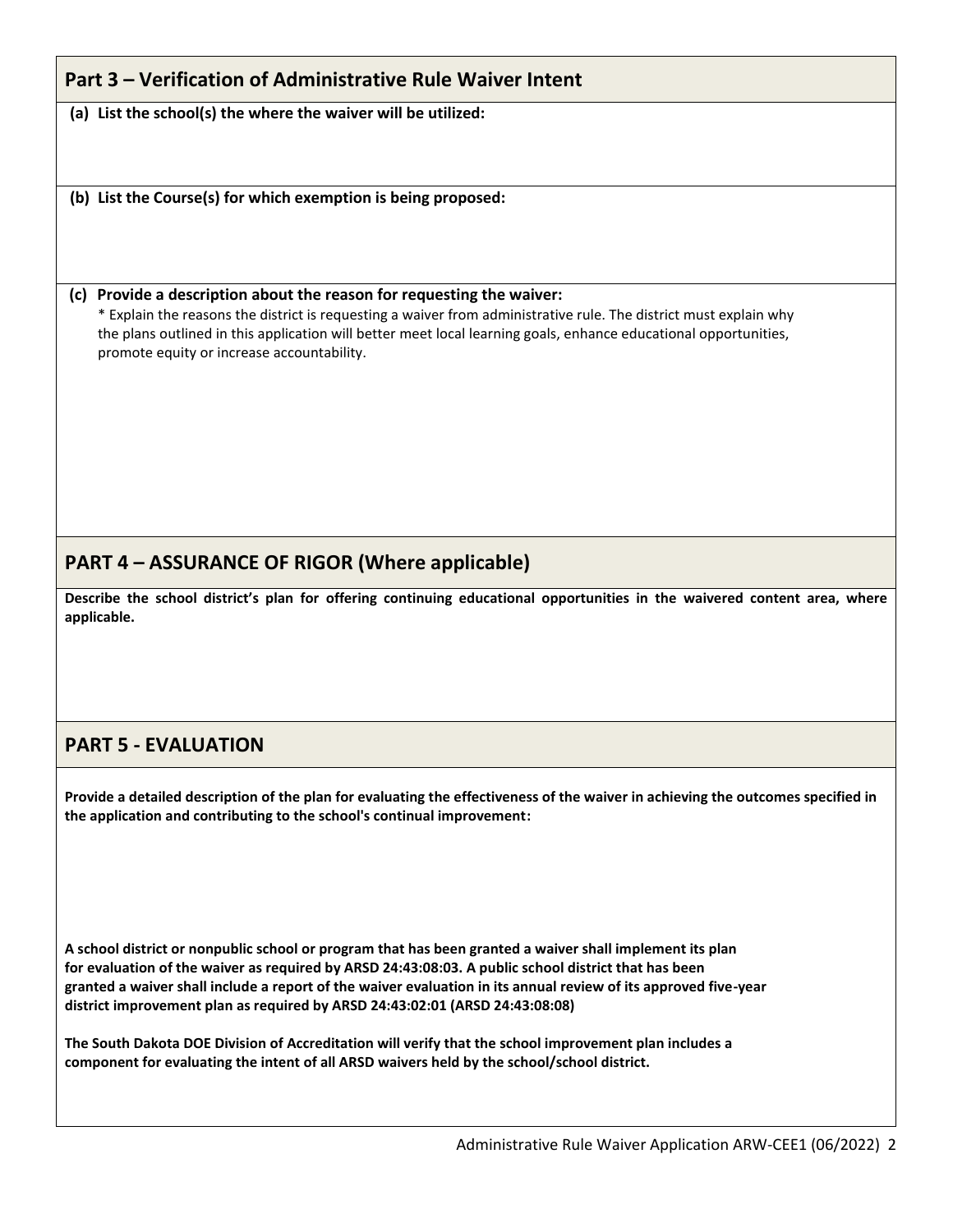# **Part 6 – Length of Waiver**

Intended Date for Waiver Implementation:

(This date is always July 1 for fall implementation unless the district requests and explains the reasons for an alternate date.)

Proposed Years of Waiver:

(Maximum of 5 school terms, which begin July 1 of each year.)

**If this is a renewal of a current waiver about to expire, an End of Waiver Term Report is required: Submit this report with the application to renew.**

| Part 7 - Approval by Local School Board                   |                                             |  |
|-----------------------------------------------------------|---------------------------------------------|--|
| Date(s) Presented to School Board (attach board minutes): | Date Approved by School Board:              |  |
| <b>Signature of Superintendent/CEO:</b>                   | <b>Signature of School Board President:</b> |  |
| Date of Signature:                                        | Date of Signature:                          |  |
| <b>Part 8 - Department of Education Review</b>            |                                             |  |
| <b>Date Received:</b>                                     | <b>Date Reviewed:</b>                       |  |
| <b>Name and Reviewer:</b>                                 |                                             |  |
| $\Box$ Approve                                            | $\square$ Deny                              |  |
| <b>Reason for Denial:</b>                                 |                                             |  |
| <b>Additional Documentation Required:</b>                 |                                             |  |
| Part 9 - Department of Education Secretary's Action       |                                             |  |
| $\Box$ Approve                                            | $\square$ Deny                              |  |
| <b>Reason for Denial:</b>                                 |                                             |  |
| Signature:                                                |                                             |  |